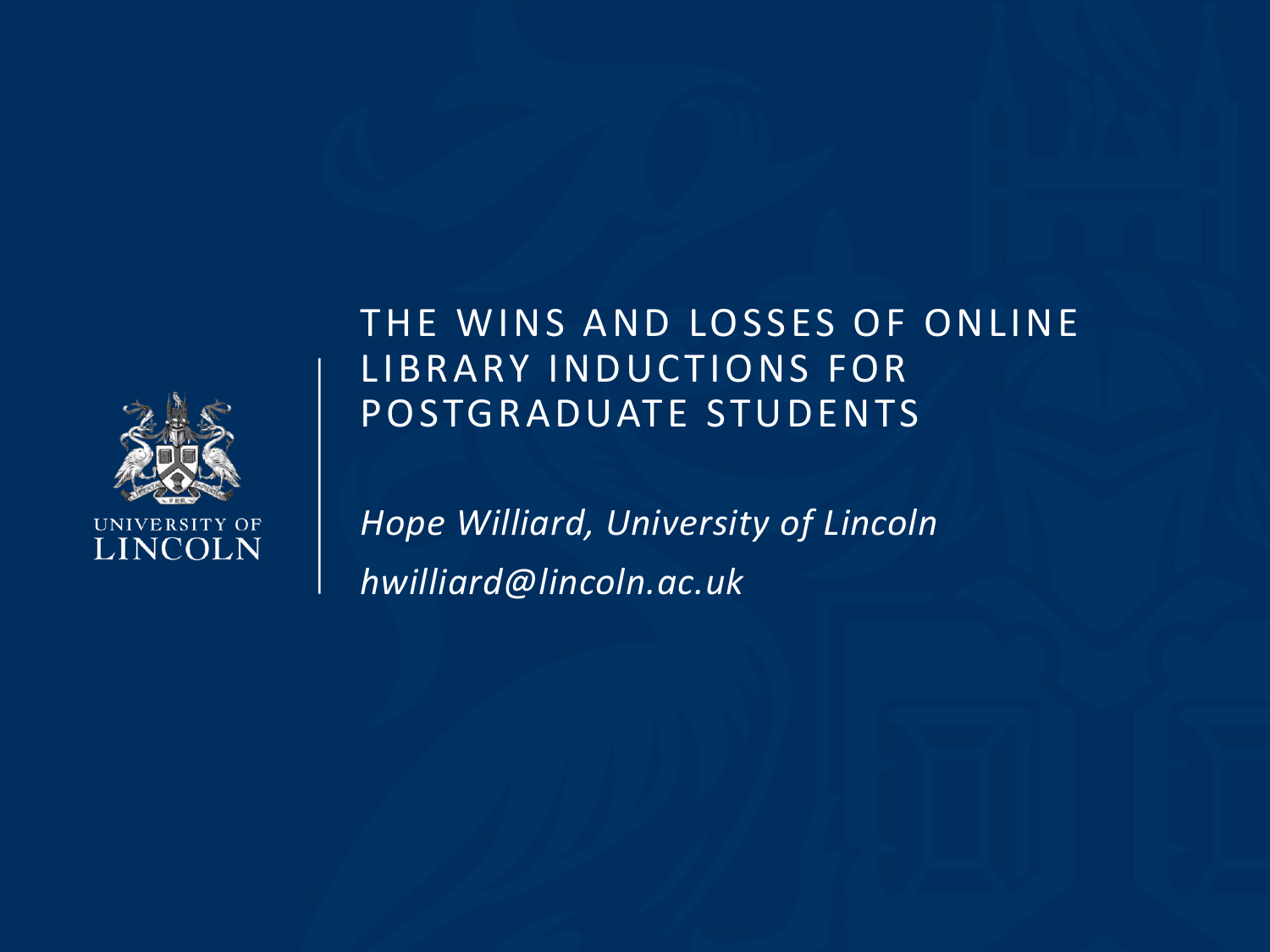#### Structure of Talk



Individual support for PG students



QF.

Library Research Support Group

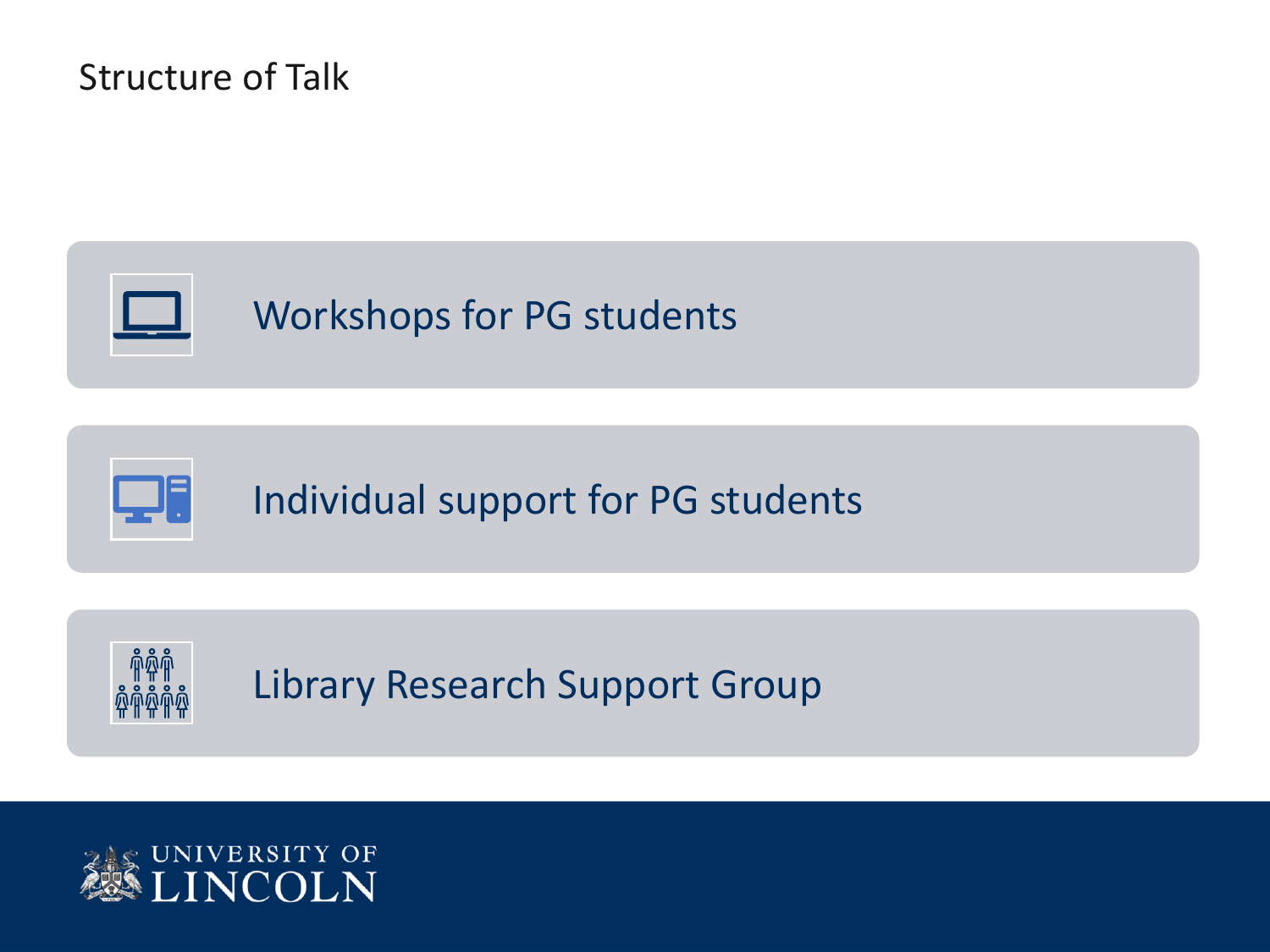#### The Doctoral School at the University of Lincoln

- Researcher development programme
	- Research Skills
	- Communication
	- Writing and Publishing
	- Career Development
- Mapped onto the Vitae Researcher Development Framework

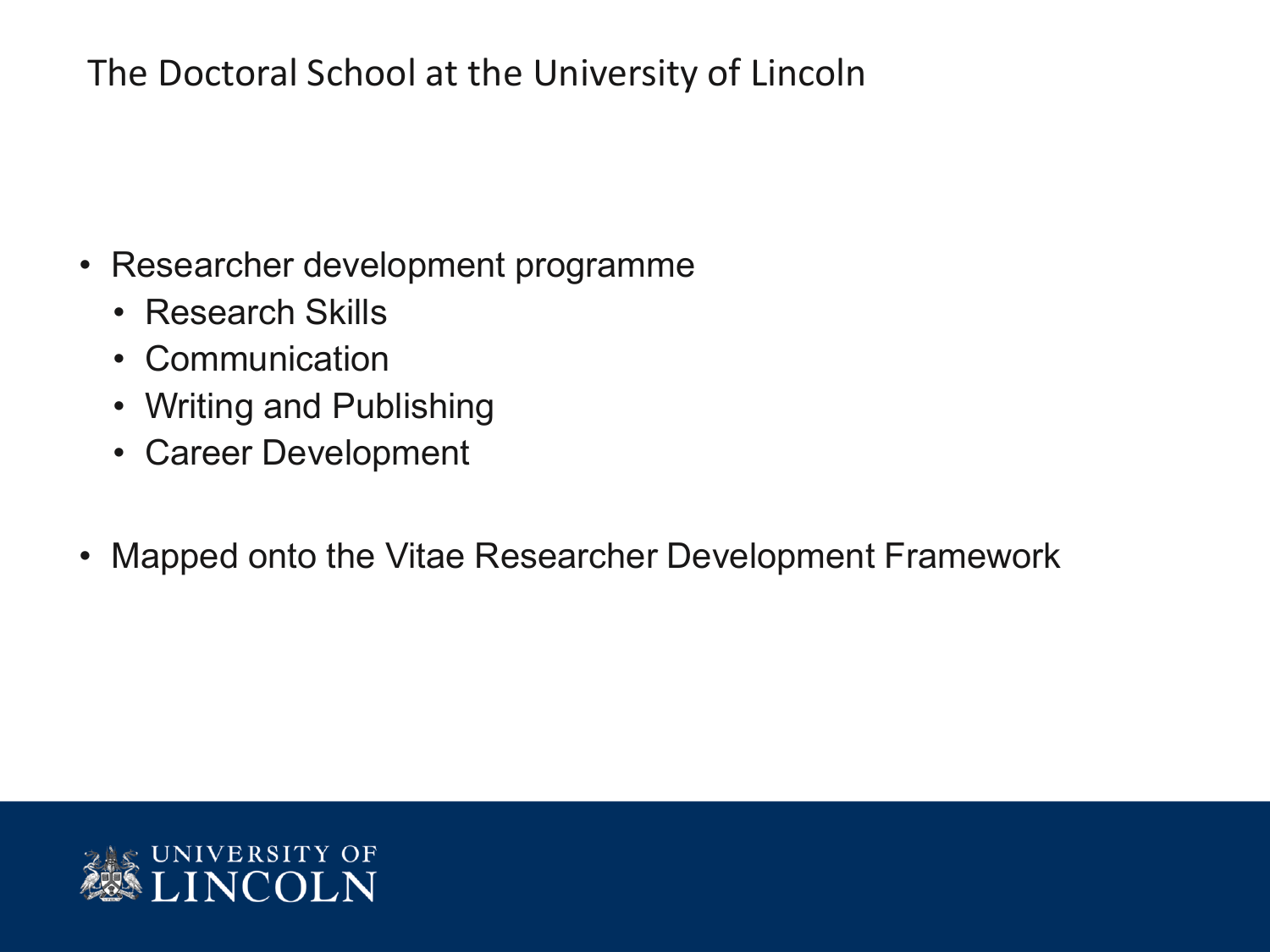#### Digital Skills Workshops @ the Doctoral School

- 1. Microsoft Word for Dissertations and Long Documents
- 2. Navigating Online Meetings with Confidence
- 3. Library Resources for New Associate Lecturers / Demonstrators
- 4. Using Library Resources at Lincoln
- 5. An Overview of Academic Publishing
- 6. Working in Archives

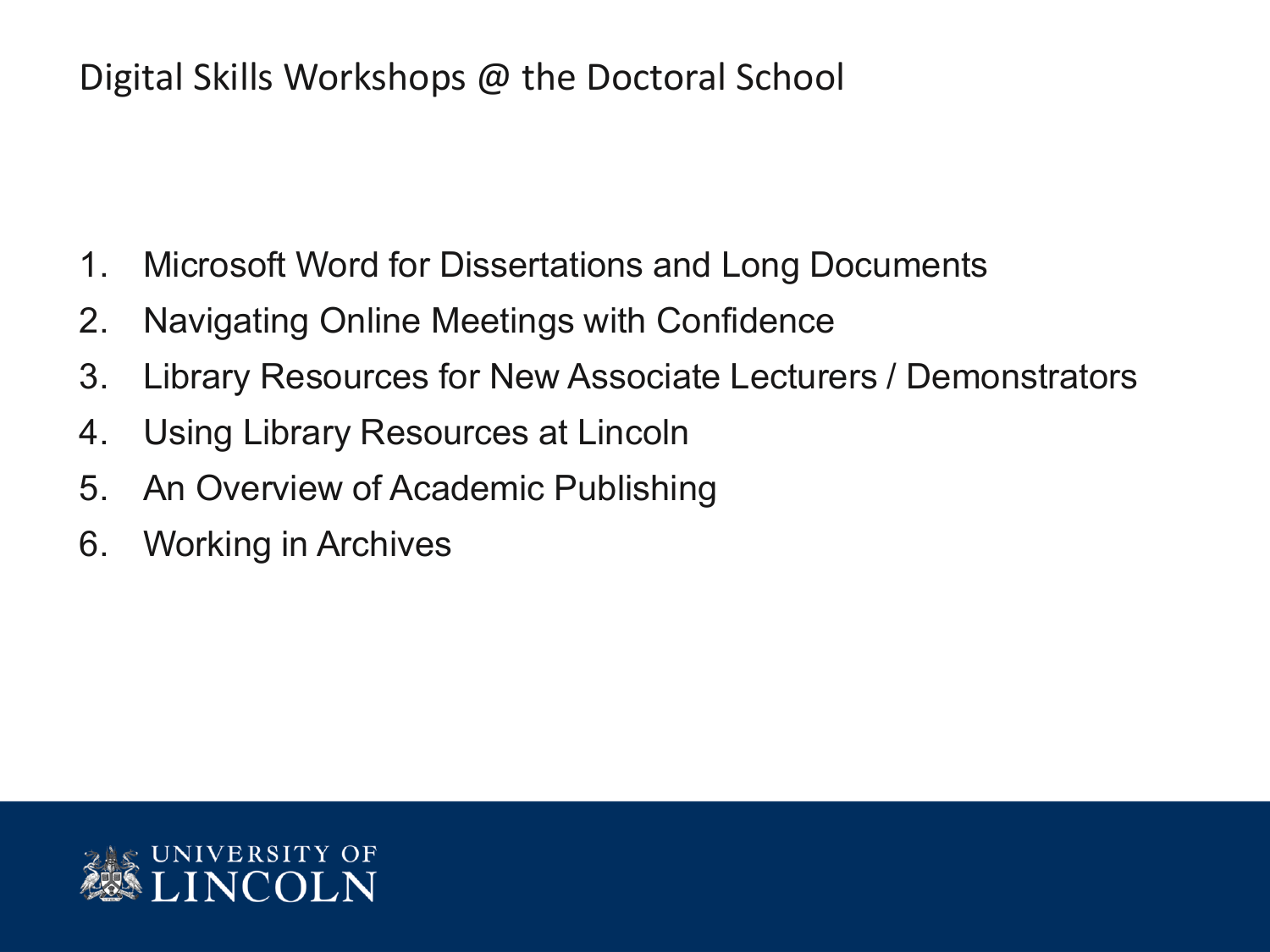## Microsoft Word for Long Documents and Dissertations

| • Combining sections or chapters into a master document |
|---------------------------------------------------------|
| • Styles                                                |
| • Section breaks                                        |
| • Table of contents                                     |
| • The navigation pane                                   |

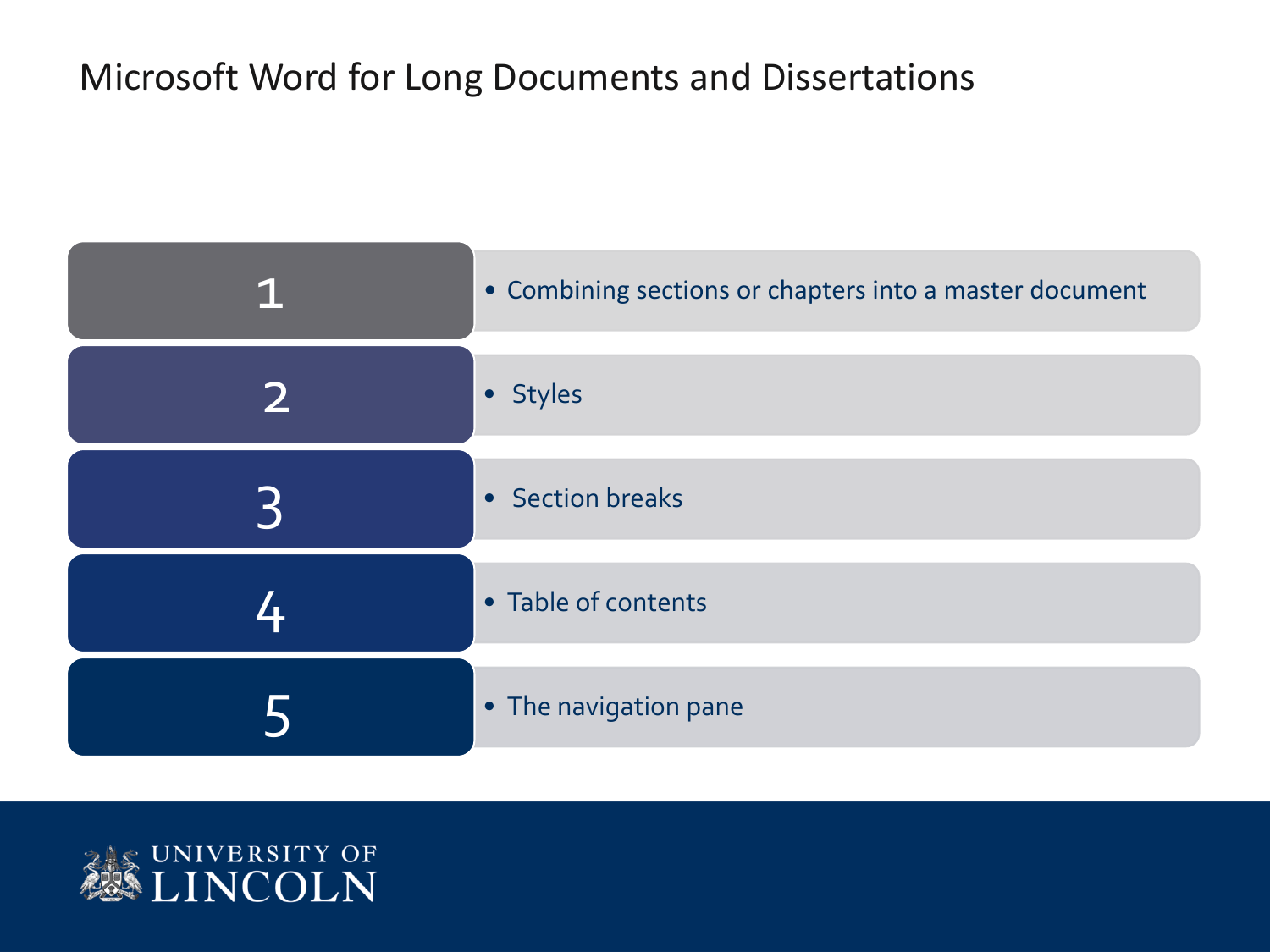#### Navigating Online Meetings with Confidence







Know how to **attend** an online meeting with confidence

Know how to **participate** in an online meeting with confidence

Know how to **present** at an online meeting with confidence

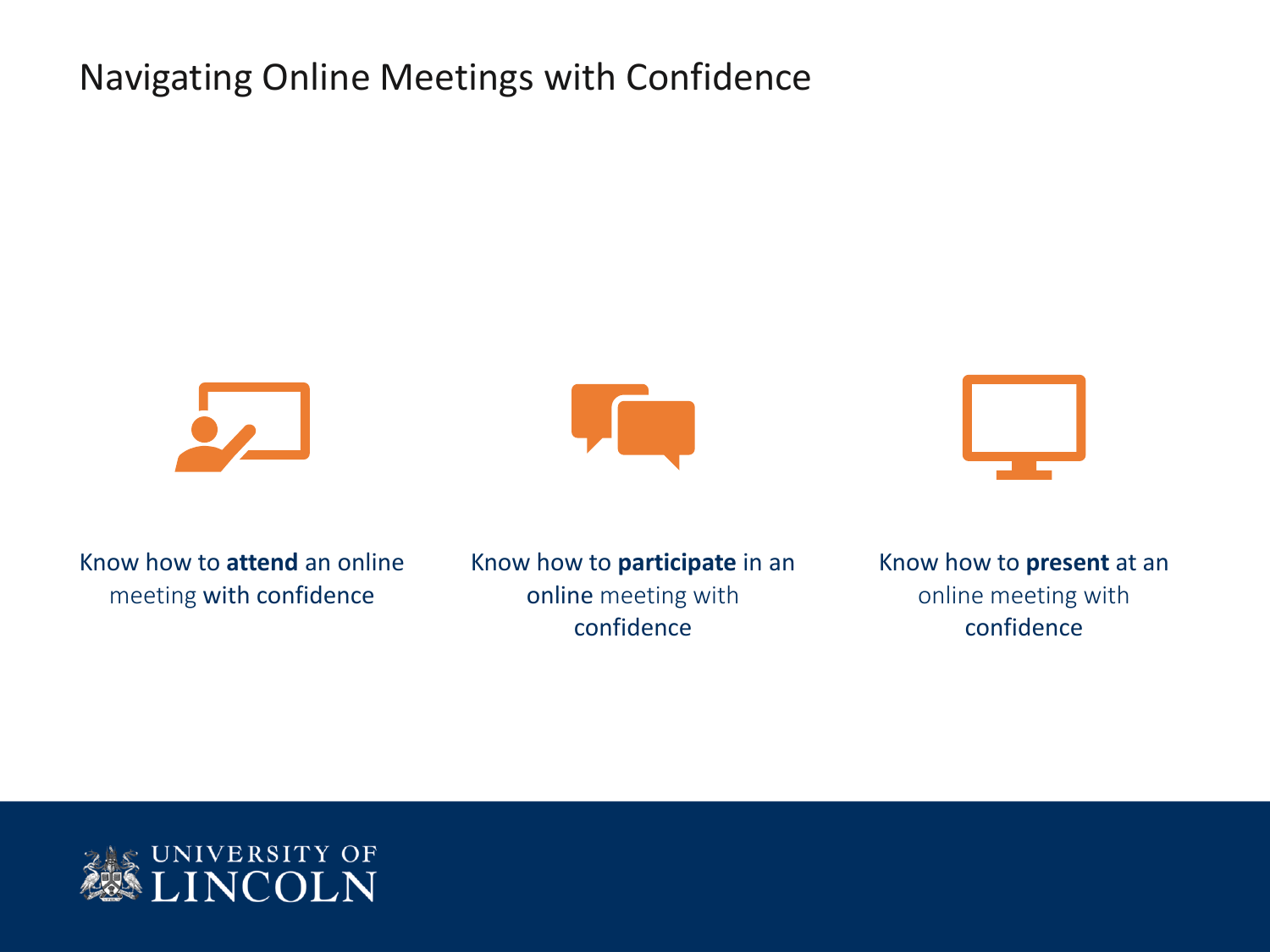#### Individual Support for Doctoral Students







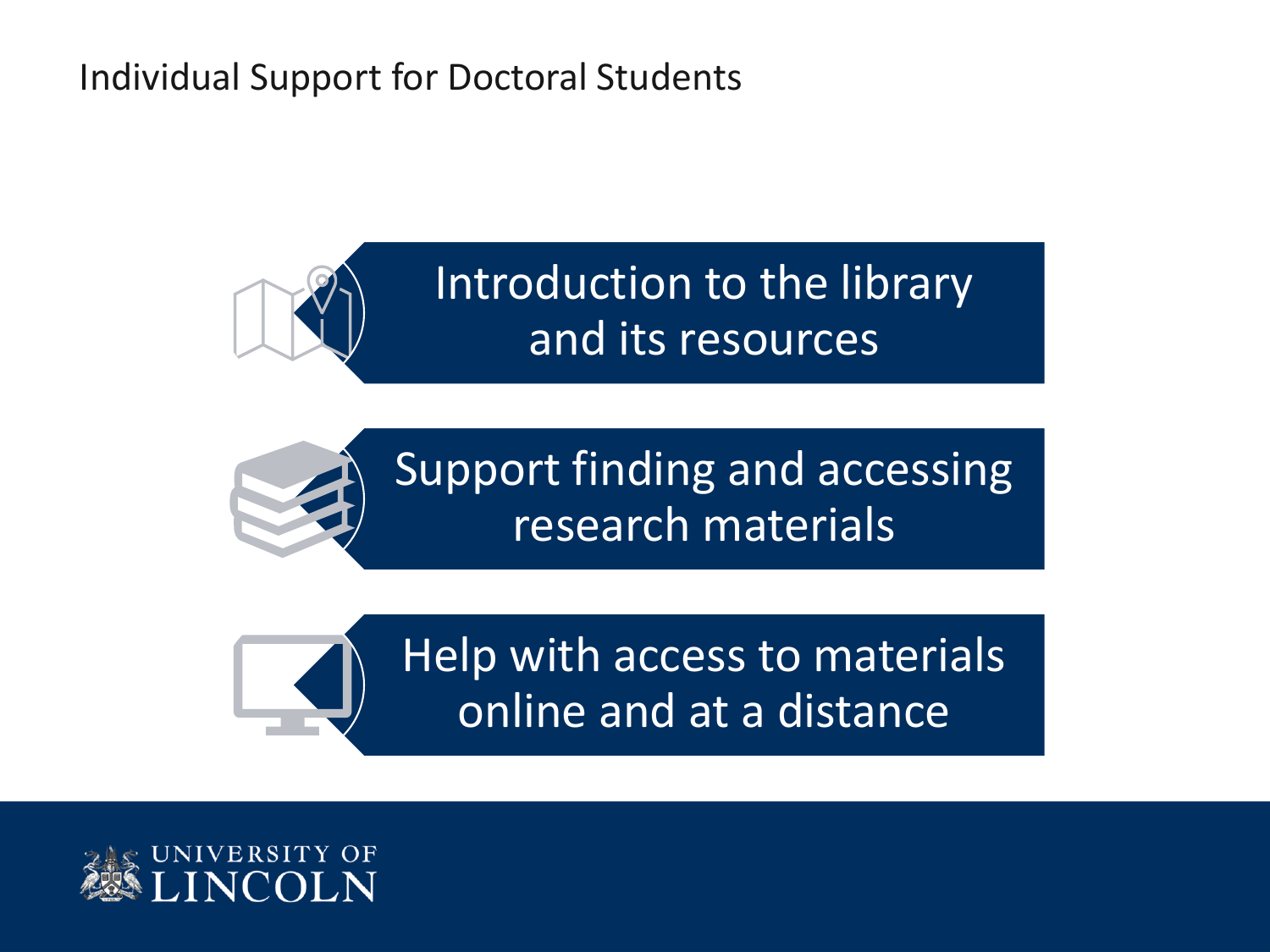

#### **Searching Advanced Search**



#### **Basic Search Advanced Search Search History**

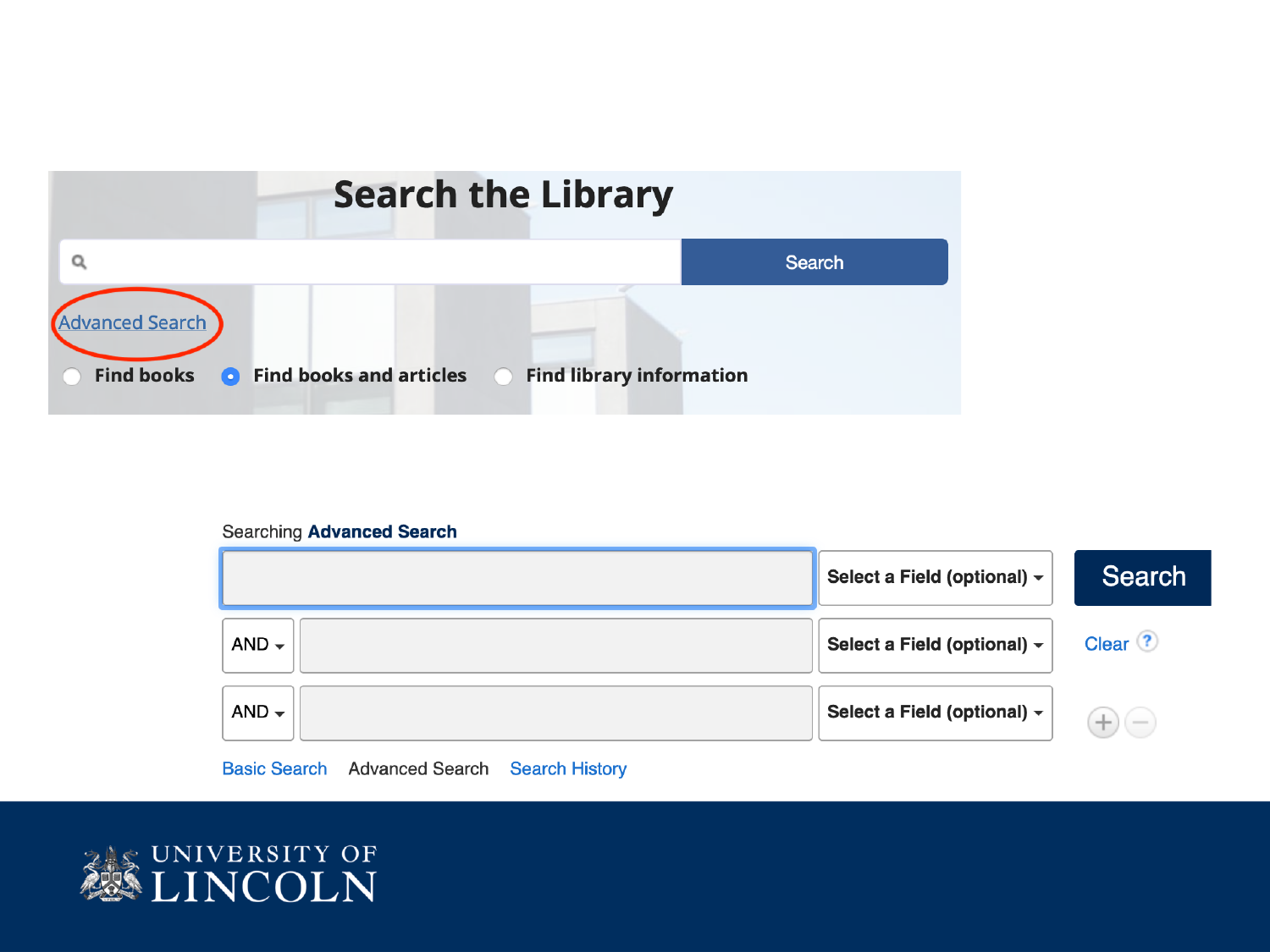## Library Research Support Group (est. 2019)





Peer learning and knowledge exchange



Improving signposting and information about support for researchers



Collaboration with PhD students on writing retreats and other events